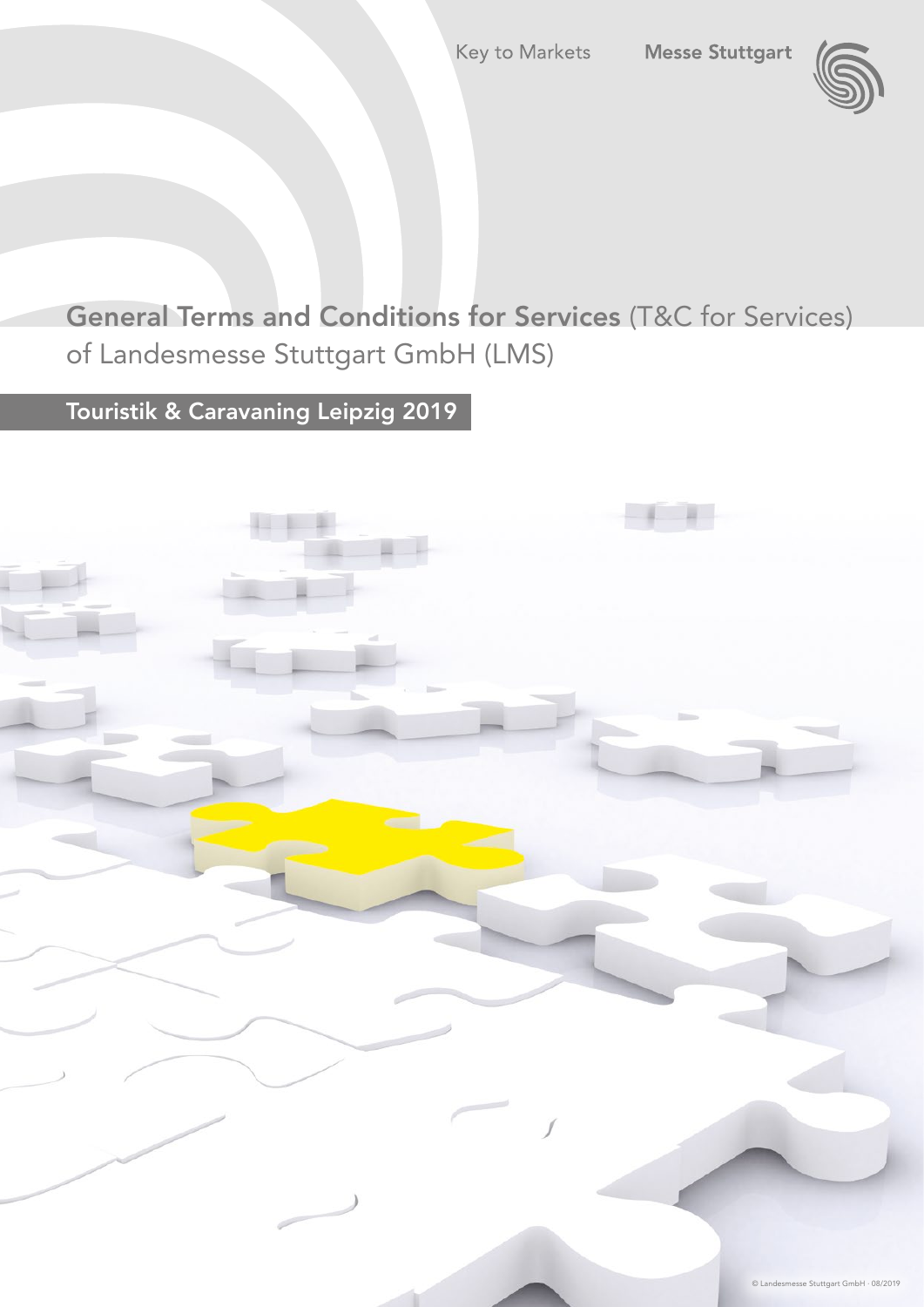## General Terms and Conditions for Services (T&C for Services) of Landesmesse Stuttgart GmbH (LMS)

## Touristik & Caravaning Leipzig 2019

The General Terms and Conditions for Services supplement the Technical Guidelines of Leipziger Messe in relation to services, which are commissioned/ordered by the customers in connection with trade fairs and other events (hereinafter referred to collectively as trade fair(s)) from LMS for the Leipzig location. The services listed in the Stuttgart Messe Service Portal ([www.stuttgartmesseserviceportal.de\)](http://www.stuttgartmesseserviceportal.de) an in the services catalogue are subject to change without notice.

### 1 Scope of application

1.1 The General Terms and Conditions for Services contain regulations for all services offered by LMS. In the General Section (General Terms and Conditions for Services A) the general provisions for these services are regulated. In the Special Section (General Terms and Conditions for Services B) the special provisions for the respective trades are regulated. The special provisions shall prevail over the general provisions.

 The General Terms and Conditions for Services become an integral element of the order upon the signing and return of the order form or the online order in the online ordering system via "www.stuttgartmesseserviceportal.de".

1.2 Insofar as no other regulation has been explicitly agreed, LMS is a contractual partner of the respective customer, without prejudice to the right of LMS to have the services ordered performed by third service partners or their subcontractors. These act in the name of and on behalf of LMS, unless there is an express agreement to the contrary.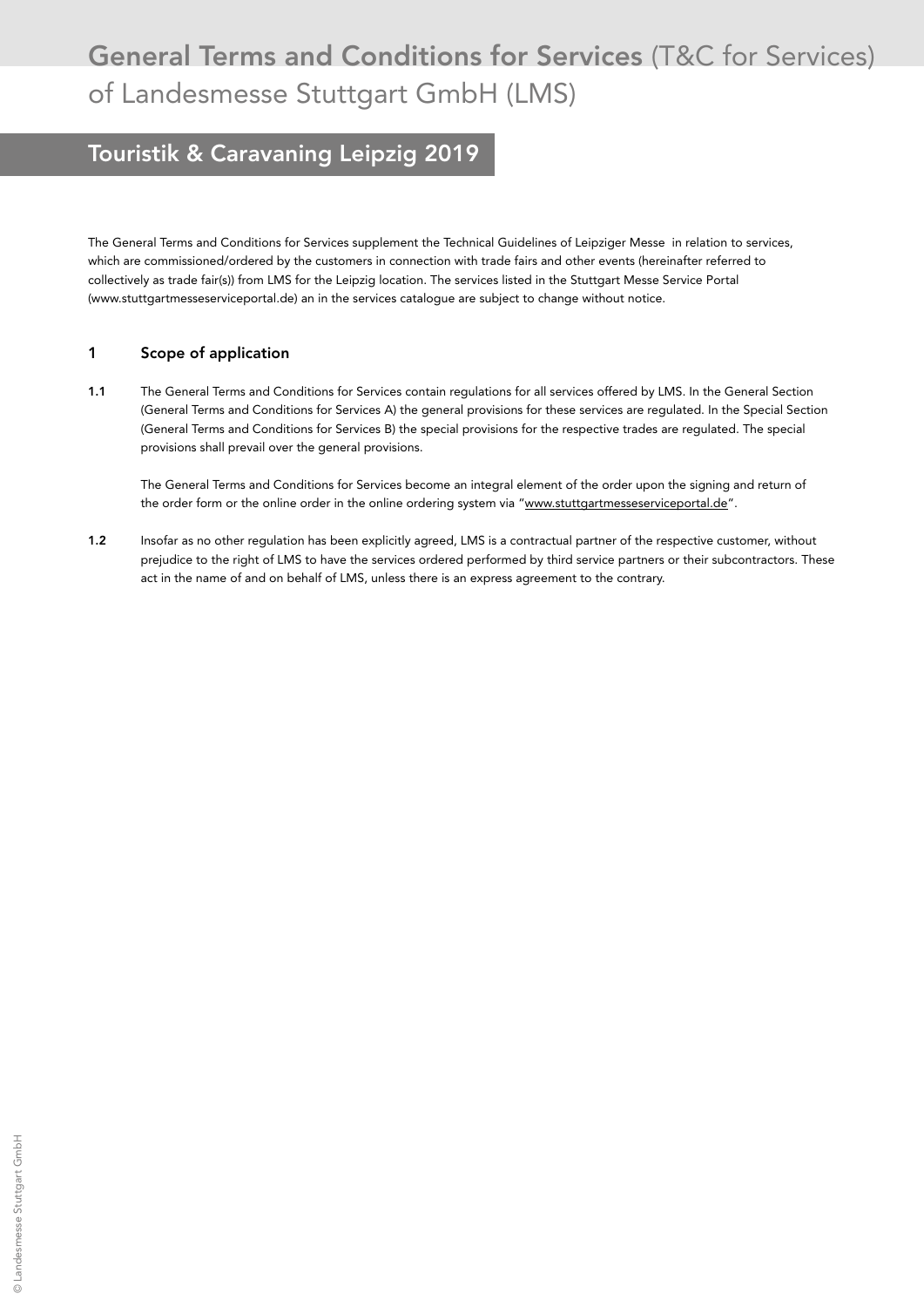## A 1 Scope of services

- A 1.1 The services are executed as agreed in the contract. LMS reserves the right to minor variations with regard to the dimension, form and colour. Other variations are only permitted if they are specified with regard to their nature and extent by the parties in writing and mutual consent. LMS is not obligated to check the information provided by the exhibitor for completeness and accuracy.
- A 1.2 Orders are binding for the customer. For services provided to the customer on behalf of LMS, an order confirmation (for each individual trade of the order) is generally issued by the respective service partner of LMS on behalf of LMS, with which a legally binding contract is concluded between the customer and LMS, unless otherwise agreed in writing. However, if no order confirmation is issued for these services (which are provided on behalf of LMS), the legally binding contract is concluded between the customer and LMS when the ordered service is effected by the service partner commissioned by LMS. If the content of the order confirmation for the respective trade deviates from the content of the order, then the contract is also concluded in accordance with the order confirmation to this extent, unless the customer makes a written objection within two weeks, however at the latest upon use or provision of the ordered service. Trades which are confirmed as ordered remain unaffected thereby.
- A 1.3 If a date is agreed for the provision of the service, then this date is extended by the period in which the implementation of the service cannot be affected due to force majeure. If the performance of the contract is impossible or excessively difficult to realise because of the force majeure, then LMS is entitled to withdraw from the contract. Further claims on behalf of the customer are excluded.
- A 1.4 Services commissioned without an order form require express written confirmation and are invoiced separately to the exhibitor.

### A 2 Acceptance of service/Complaints

- A 2.1 The customer must verify the proper condition, road safety and completeness of the services before making use of the services. With regard to obvious defects the services are deemed as completed in accordance with the contract if the customer does not raise any written justified objections immediately after the time the service is provided, however at the latest upon use. The time, location, nature and extent of the defect must be described precisely.
- A 2.2 Apart from that, all complaints related to the fulfilment of the contractually agreed services must be notified in writing to LMS immediately upon their discovery for the purpose of their elimination. In the case of justified defects, LMS is obligated to rectify the defect by way of repair or rework; where goods are delivered it is at the discretion of LMS to rectify the defect with a replacement delivery.
- A 2.3 LMS or the commissioned service partner are not obligated to verify the authorisation of the persons at the exhibition stand.

## A 3 Provision of service/Delivery

- A 3.1 The delivery respectively installation is effected on the agreed date. If a certain date is not agreed, the delivery respectively installation is effected before the commencement of the trade fair at the latest or, depending on the kind of service, during the trade fair.
- A 3.2 Fixed deadlines require the explicit agreement and written confirmation of LMS, or the commissioned service partner.
- A 3.3 If there are no staff at the exhibition stand upon delivery respectively installation in accordance with A 3.1, then the service is deemed to be rendered properly with the placement of the delivered goods at the exhibition stand. The exhibitor shall be liable from that moment for decay and decline, in particular for any damage, spoilage or loss.
- A 3.4 LMS or the commissioned service partner are not obligated to verify the identification of the persons present upon delivery respectively installation.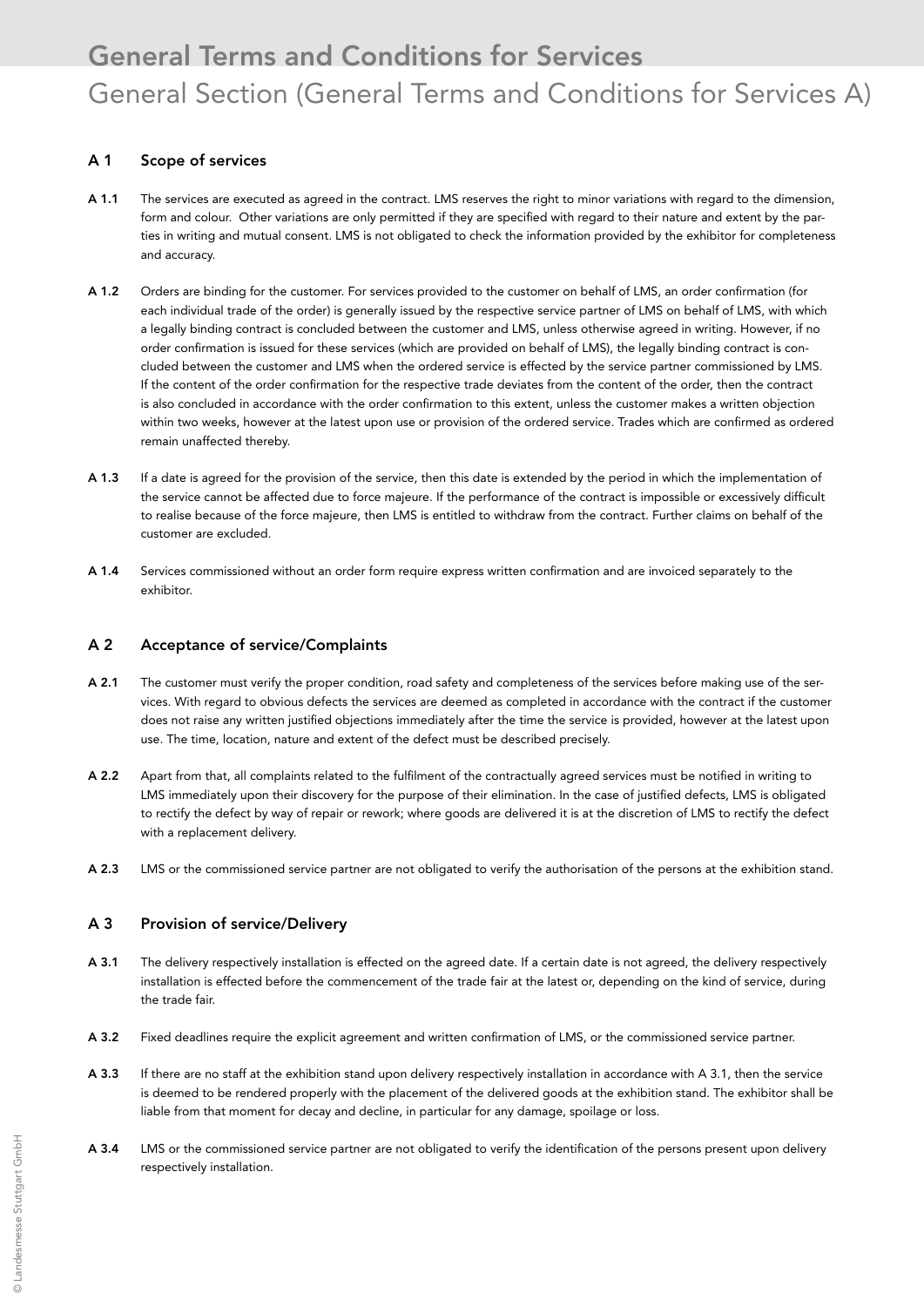### A 4 Prices

- A 4.1 The prices shown in the price lists are the net prices valid for the duration of the respective trade fair, save as otherwise provided. The respective statutory value added tax must also be paid. A discount deduction is not allowed.
- A 4.2 The costs for the transportation to and from the site, as well as for any construction or disassembly work required, are included in the price, unless these costs are quoted separately in the price list.
- A 4.3 In the case of services invoiced on a time basis, the time is rounded up to the next half-hour per day.

### A 5 Terms of payment/Default

- A 5.1 Invoices are generally due for payment upon receipt, unless otherwise stated on the invoice.
- A 5.2 Invoices for orders during a trade fair must be settled immediately upon receipt. The payment can only be effected in cash or using a debit/credit card. Cheques are not accepted.
- A 5.3 Unless the provision under A 5.2 applies, all invoice amounts must be transferred upon receipt of the invoice (or if applicable within the payment period noted on the invoice) without discount and indicating the customer number and invoice number to one of the accounts stipulated on the invoice. If invoices are addressed to a third party on instruction of the customer, then the customer still remains the debtor until the respective invoice is settled in full. Invoice changes, which are made after an invoice is issued at the request of the customer, are invoiced to the customer at a flat-rate fee of EUR 30.00 excluding the respective value added tax for each reissued invoice.
- A 5.4 LMS is not obligated to provide the service before payment of the invoice provided for the respective order.
- A 5.5 The customer shall be regarded as being in default of payment without a reminder upon expiry of the payment term under A 5.3.

#### A 6 Withdrawal/Order cancellation

- A 6.1 The customer cannot withdraw from the contract unless the legal prerequisites for withdrawal are fulfilled.
- A 6.2 LMS can permit a withdrawal. In this case the customer must pay 50 % of the full price for withdrawal up to four weeks before the start of the setup period or 80 % of the full price for withdrawal up to one week before the start of the setup period. The full price generally has to be paid for withdrawal after the deadlines stated above.

### A 7 Liability restriction

- A 7.1 LMS shall not be liable, subject to the following restrictions, for any breaches of duty.
- A 7.2 LMS shall be liable in cases involving the loss of life, physical injury or damage to health, which are due to an intentional or a negligent breach of duty by LMS, or an intentional or a negligent breach of duty by a legal representative or an agent of LMS.
- A 7.3 LMS shall be liable for other damage which is caused by an intentional or a grossly negligent breach of duty by LMS, or an intentional or a grossly negligent breach of duty by a legal representative or an agent of LMS.
- A 7.4 The liability of LMS shall not be excluded in the event of a breach of essential contractual obligations, which LMS must guarantee according to the content, nature and purpose of the contract and on whose fulfilment the customer regularly relies and may rely, because they allow the proper implementation of the contract (cardinal duties).
- A 7.5 If the liability of LMS is excluded, this provision shall also apply to the personal liability of legal representatives or agents of LMS.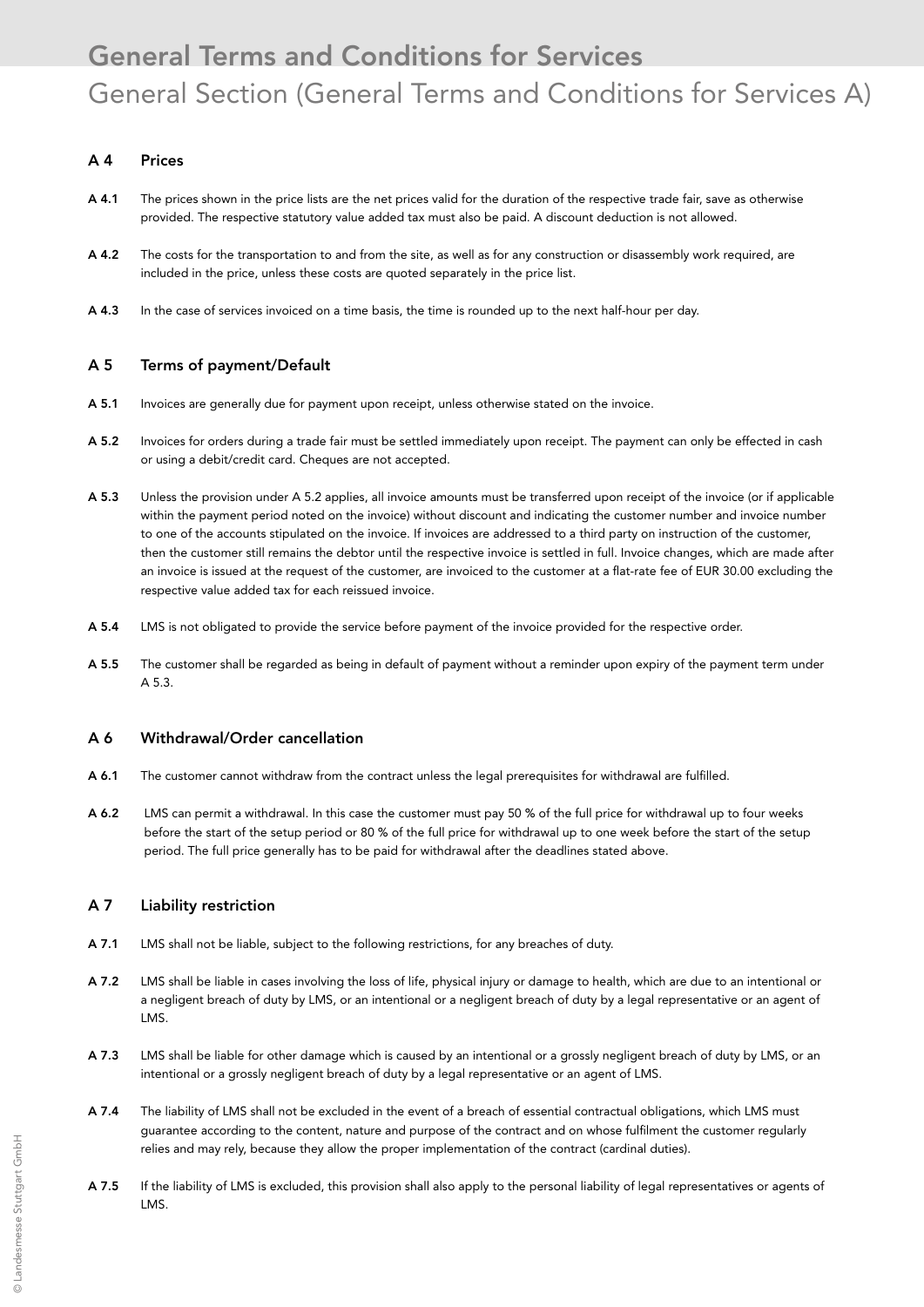### A 8 Force majeure

- A 8.1 Force majeure, which prevents LMS from fulfilling all or some of its contractual services, shall release LMS from its contractual obligation. LMS shall inform the customer immediately, unless it is also prevented from doing to due to force majeure.
- A 8.2 Where it is not possible to obtain an adequate supply of resources such as power, water, etc., or in the event of strikes and lockouts, the outbreak of an epidemic or pandemic, as well as terror attacks, these incidents can be compared to cases of force majeure in accordance with A 8.1, unless they only last for a short period or for which LMS is responsible.

#### A 9 Offsetting, withholding payment

 The customer is only entitled to offset rights vis-a-vis LMS if its counterclaims are legally valid, undisputed or acknowledged by LMS. The same shall also apply to rights of retention, insofar as the customer is a merchant, legal entity under public law or a special fund under public law. If the customer does not belong to this category of persons, the customer is only allowed to exercise a right of retention insofar as its counterclaim is based on the same contractual relationship.

#### A 10 Statute of limitations

- A 10.1 All contractual and legal claims of the customer against LMS become time-barred after one year. This does not apply for claims according to A 7.2, A 7.3 and A 7.4.
- A 10.2 The limitation period begins at the end of the month in which the final day of the trade fair, for which the service was ordered, falls.

#### A 11 Liability of the customer

- A 11.1 The liability of the customer for damages to and losses of the objects transferred to the customer begins at the moment of the handover. It is recommended that the customer conclude an exhibition insurance policy. The customer is obligated to handle the objects provided with due care.
- A 11.2 The customer shall be liable for the consequences arising from the inaccurate, incomplete or erroneous completion of the order/online form.
- A 11.3 The customer is the person or business in whose name the order is. The customer cannot restrict the power of representation of its representatives vis-a-vis LMS.

#### A 12 Special regulations for rental objects

- A 12.1 The rental objects are the property of LMS or its service partner.
- A 12.2 The rental objects are only made available to the customer for the agreed purpose (i.e. for the contractual use at the agreed trade fair) and for the duration of the rental period according to A 12.8. Any other use during the rental period is not allowed.
- A 12.3 LMS reserves the right in exceptional cases to deliver products of an equal or higher quality than the goods ordered at the price of the originally ordered products.
- A 12.4 All dimensions quoted in catalogues are approximate dimensions. LMS reserves the right to make changes to the dimension, form and colour, as long as this is reasonable for the customer.
- A 12.5 Subleasing of rental objects is prohibited.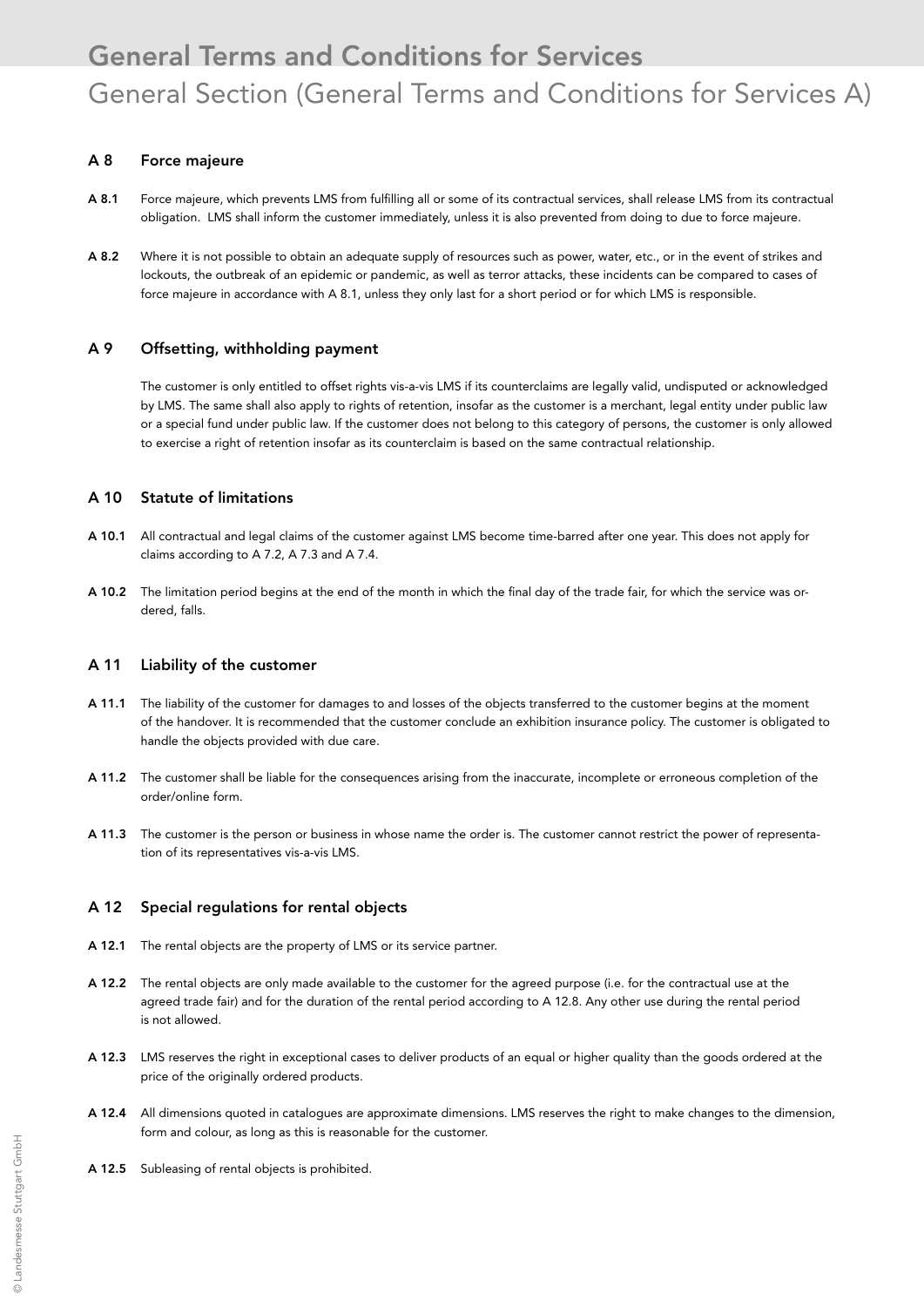A 12.6 The customer is obligated to keep the rental objects in its direct possession and only use them at the agreed operation sites.

The customer is obligated to allow LMS respectively its service partner(s) to inspect the rental objects at any time.

- A 12.7 The customer must exercise due care when using the rental objects, observe all obligations associated with the possession, use and maintenance of the rental item, and follow the recommendations for maintenance, care and usage.
- A 12.8 The rental period commences, unless otherwise agreed, upon handover of the rental objects to the customer and ends at the latest two hours after the official closing time of the trade fair. Subsequent use of the rental objects beyond the a forementioned return time is not permitted, unless a follow-up agreement has been concluded in writing with LMS.
- A 12.9 The customer is made aware that the rental items are used several times and are not always new. Normal signs of wear and usage which are due to the use of the item as a rental object do not represent grounds for complaints.
- A 12.10 The customer must make the rental objects available for collection at the end of the rental period in accordance with A 12.8 and make them accessible at the exhibition stand, unless otherwise agreed in the General Terms and Conditions for Services – Special Section (General Terms and Conditions for Services B) for the individual service.
- A 12.11 If rental objects are not returned/made available for collection on time, then LMS is entitled to demand payment appropriate to the agreed rent as compensation for the period of withholding the item. Further claims for compensations shall remain unaffected thereby.
- A 12.12 Early return of the rental objects does not lead to the termination of the rental agreement. Additional costs due to early return shall be borne by the customer.

#### A 13 Special regulations for purchased items

- A 13.1 LMS retains ownership of the purchased item until all payments from the business transaction with the purchaser have been settled.
- A 13.2 So long as the reservation of title of LMS in accordance with A 13.1 exists, LMS is entitled in a situation where the purchaser behaves contrary to the contract, particularly in the case of delayed payment, to take back the purchased item after an appropriate deadline has been set (related to the duration of the contract); the purchaser is then obligated to surrender the item. The reclaiming of the purchased item by LMS or the seizure of the purchased item always also represents a withdrawal from the contract. In the case of seizures or assertion of other claims regarding the purchased item by third parties, the purchaser is obligated to immediately inform LMS thereof in writing so that an action pursuant to section 771 of the ZPO (Code of Civil Procedure) can be taken. If the third party is not in a position to reimburse LMS the court and out-of-court (nd also pretrial) costs of an action in accordance with section 771 of the ZPO, the purchaser shall be liable for the arising deficit.

#### A 14 Information on data protection

 Within the context of this contractual relationship, LMS processes various personal data for different purposes (contract performance, legitimate interest, such as advertising, to the extent permitted by law).

You can view the details on our website at any time under the link: https://www.messe-stuttgart.de/privacy.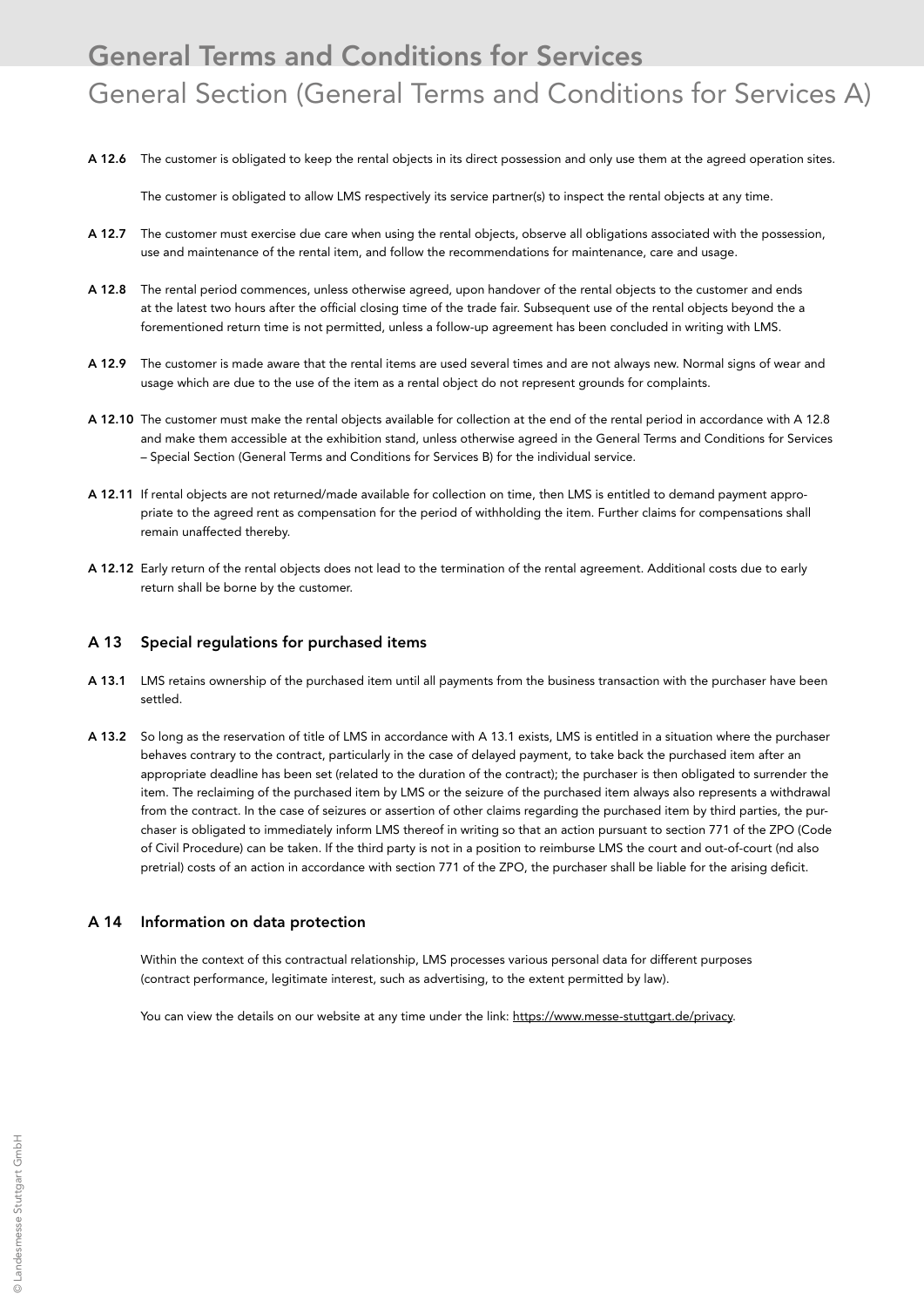### A 15 Applicable law/Place of fulfilment/Jurisdiction

- A 15.1 The entire legal relationships between LMS, its service partners, employees, subcontractors and vicarious agents on one side and the customer, its employees, subcontractors and vicarious agents on the other side are exclusively governed by the law of the Federal Republic of Germany.
- A 15.2 The place of fulfilment shall be Leipzig.
- A 15.3 The jurisdiction (also for complaints regarding cheques and currency) for both contractual partners is, depending on the competent jurisdiction, the District Court of Stuttgart or the Regional Court of Stuttgart, if the customer is a businessman, a legal entity under public law or a special fund under public law or has no general place of jurisdiction. However, LMS shall reserve the right to also initiate legal proceedings at the general place of jurisdiction of the customer.

#### A 16 Severability clause

- A 16.1 If one of the provisions of the General Terms and Conditions for Services is or becomes null and void in part or in full, or if a loophole is identified in the provisions of the General Terms and Conditions for Services, the validity of the other provisions shall not be affected thereby. The contractual parties are aware of the case law of the German Federal Supreme Court whereby a severability clause merely reverses the burden of proof. However, it is the express will of the contractual parties to maintain the validity of the other provisions at all costs and to therefore fully waive section 139 of the German Civil Code (BGB). The parties shall negotiate in good faith to replace the invalid provision or loophole with a valid and enforceable provision, the legal and economic intent of which comes as close as possible to that of the invalid provision or what would have been desired for the purpose and spirit of the contract and its later supplement. If the invalidity of a provision is based on a measure of performance or time for performance (notice period or deadline) specified in it, then an agreement shall be reached to find a provision with the legally permissible measure or time which comes as close as possible to the original measure or time.
- A 16.2 In the event of discrepancies between the English and German version of the General Terms and Conditions for Services, the German version shall take precedence.

Dated: 01 April 2019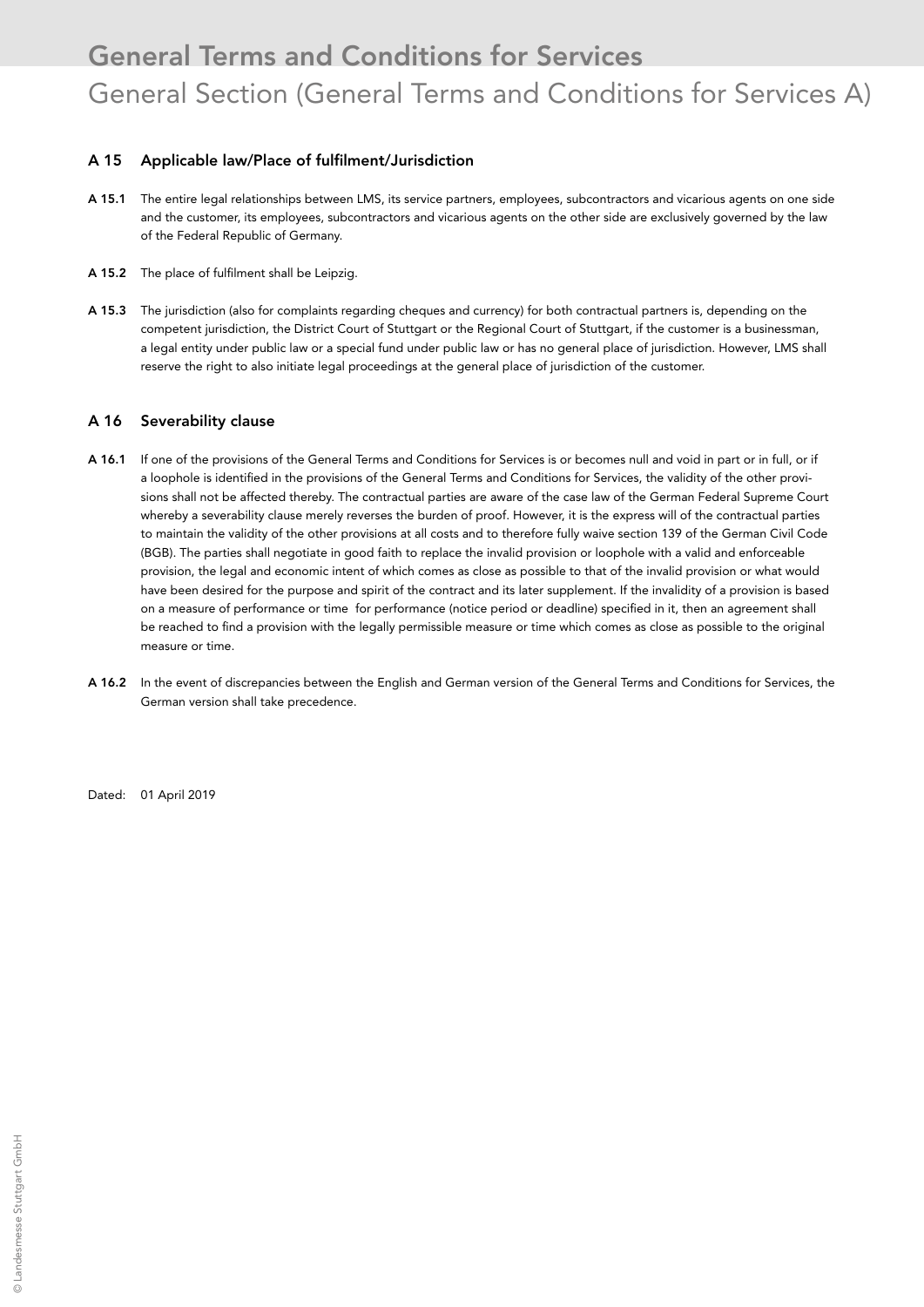#### B 1 Modular stands and stand partition walls

- B 1.1 No ceiling and wall elements may contain nails or screws. It is recommended that suspension and cord hooks from LMS be used to fasten objects, advertising panels and similar items. All materials used (e.g. adhesive tapes) must be removed without leaving any trace. Any residues caused by unsuitable adhesive tapes shall be removed at the expense of the exhibitor.
- B 1.2 Decorative fabrics and materials may only be attached and/or fastened to ceilings and wall elements with the permission of LMS.
- B 1.3 Damaged and/or unreturned rental items shall be invoiced at the current daily fee valid at the time of damage respectively at the return date.
- B 1.4 LMS shall reserve the right to make changes in order to optimise and statically dimension the stand design.
- B 1.5 For static reasons it is necessary to place a supporting wall after every 4 running metres of the stand partition walls. These supporting walls may not be removed by the customer. The supporting walls shall be placed on the stand area for which the partition walls were ordered.
- B 1.6 Preordered and reserved, but unused rental equipment shall be paid by the customer.
- B 1.7 In the event of capacity constraints, LMS shall reserve the right to supply the customer with an equivalent replacement instead of the ordered rental equipment. The customer shall not be entitled to assert any claims owing to these replacement deliveries.
- B 1.8 Complaints can only be accepted if they are notified immediately in writing by the customer. In the case of obvious defects, however, these defects must be notified at the latest by the customer when the stand or material is handed over.

### B 2 Electrical installations

#### B 2.1 Type of current/protective measures

Three-phase current of approx. 400 V 50 Hz is available. Supplies of less than 3 kW can also be provided as 230 V singlephase AC. Residual current protective devises (RDCs) with a rated residual current of I∆N ≤ 30 mA must be used as protection against eletric shock. Frequency-controlled maschines (e.g. machine robots, motors) must be fitted with Type B RCDs. Additional exemptions must be coordinated with LMS, and must be classified using a hazard assessment.

#### B 2.2 Regulations for electrical installations and appliances

 All electrotechnical installations, materials and appliances must be installed and tested (with proof of testing) in accordance with VDE, IEC and VdS regulations. The test reports must be held on the stand and shown on demand.This also applies to prefabricated structures, containers, demonstration vehicles, etc. which are to be connected to the Leipziger Messe mains.

#### B 2.3 Mains connection

 The services indicated for each ordered connection form the basis for the sizing and fusing of the supply lines and for the flat rate to be paid for electricity, if metering does not take place. A scale drawing showing the position of the stand connection point must be attached. Connection will be made at the nearest connection point on the mains. Each exhibitor commits to provide other exhibitors without direct access to the supply lines with a connection through his stand premises. It may only be installed and activated by companies commissioned by the LMS, who will also provide the necessary materials on loan. On completion of electrical installation work, the connection to the electrical power supply will be switched on by a company commissioned by the LMS. The company commissioned by the LMS is authorized to inspect the electrical system(s) before and after the system has been put into operation. In the event relevant requirements were not met, it will be the duty of the company commissioned by the LMS to refuse to permit the connection to the mains supply or to disconnect it. The client will then bear all costs of making a correct installation and of further inspections. Carrying out an inspection of the system(s) and their connection to the mains supply, or omitting to do this, does not constitute grounds for liability on the part of LMS or the company commissioned by the LMS to ensure that this system/s is/are free of defects.

 On the stand it must be possible to break the connections to the mains by means of a main switch and/or, if permitted under VDE regulations, a socket outlet and plug situated on the stand. Sockets for permanent electrical supply (e.g. for cooling units, computers, etc.) are connected after an RCD before the main switch.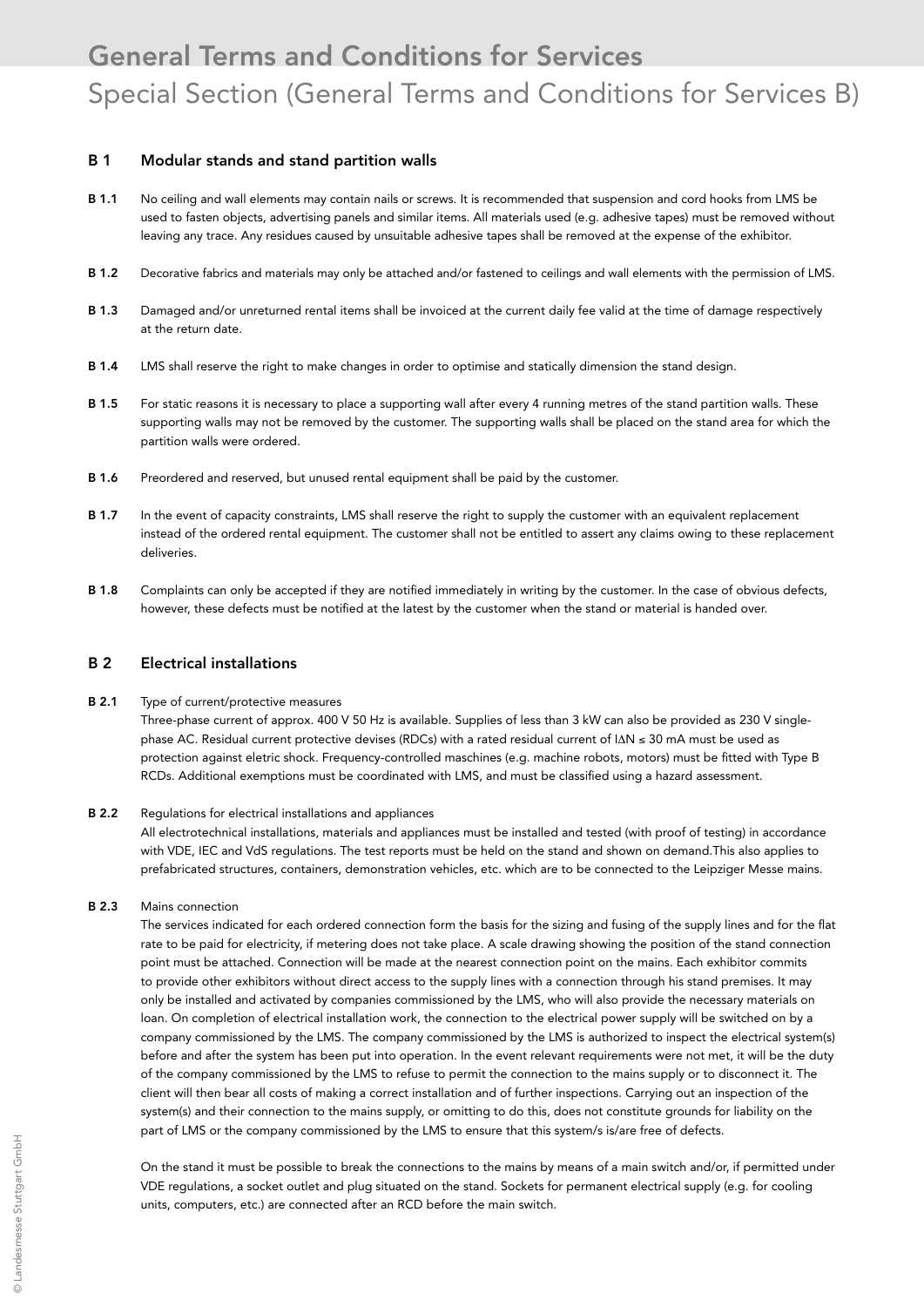#### B 2.4 Installations on stands

 Installations on stands may only be made by companies commissioned by the LMS. The installations in the stand structure may only be carried out by electricians who possess the corresponding qualifications. The DIN VDE provisions must be observed.

 Conductive exposed components must be included in the protective measure to protect against indirect contact. This is normally done using separate protectiveequipotential bonding.

#### B 2.5 Operating the system/what to do in case of power failure

 Power will be supplied to stands no earlier than after the electrical installation has been completed at the stand. During the setting-up and dismantling phases limited numbers of low-wattage electrical connections will be available on the hall gates. These plugs are not protected with FI/RCD. There is no guarantee that these will be immediately available or readily accessible.

 The main switch and/or plug-in connection must be turned off/disconnected by the stand personnel each day when they leave the stand and turned on again/reconnected the following day. In the event of power failure on the stand the hall manager must be informed immediately. Faults on the stand can be repaired by the company commissioned by the LMS at the exhibitor's expense.

 LMS accepts no liability for power cuts, breakdowns caused by low voltage or surges, or network problems with equipment or systems arising from these.

 Regarding the provision of additional electrical connections, LMS reserves the right to interrupt the power supply to the stands once a day between 6:00-7:00 a.m. during the installation period. The power may also be switched off between 03.00 and 04.00 pm on the last installation day. Exhibitors will be informed through the building intercom system shortly before the power is turned off.

#### B 2.6 Metering of electricity

 Consumption during the event will be charged on the basis of a flat daily rate. If charging bases on actual consumption (meter for connection power > 63 A) metering will take place for the entire time the stand is connected. Meter recordings using the exhibitor's own meters will not be accepted!

#### B 2.7 Losses

 Exhibitors shall be liable for any loss or damage to the technical equipment in the amount of the actual repair costs or replacement costs without deductions plus a 15% administration fee.

### B 3 Stand cleaning

- B 3.1 A guarantee that work will be carried out properly and by the time requested can only be given if the setting up of the stand has been completed at least 12 hours before the start of the trade fair/exhibition. Any additional services must be ordered in advance and in good time.
- B 3.2 If the customer has any complaints he/she must inform the cleaning contractor by telephone +49 178 3704 258 or in writing immediately and no later than the daily opening time of the trade fair (09 am), stating the exhibition hall and stand number, otherwise when the trade fair opens the cleaning will be deemed to have been carried out properly.
- B 3.3 The contractors and their staff have taken out liability insurance and insurance against loss and damage and must be notified immediately in writing (in duplicate) of any damage that occurs.
- B 3.4 Any special services not described in the price list are not included in the prices given and will be charged separately. Where hourly rates apply, each half hour or part thereof will be charged for in full. Prices for stand cleaning are based on the gross areas specified in the official plans. The additional areas to be cleaned in multi-storey stands will be charged according to the actual area in m². Discounts for stand size apply only to standard daily cleaning during the event and not to thorough cleaning after the stand has been set up or cleaning of glass or other special cleaning services.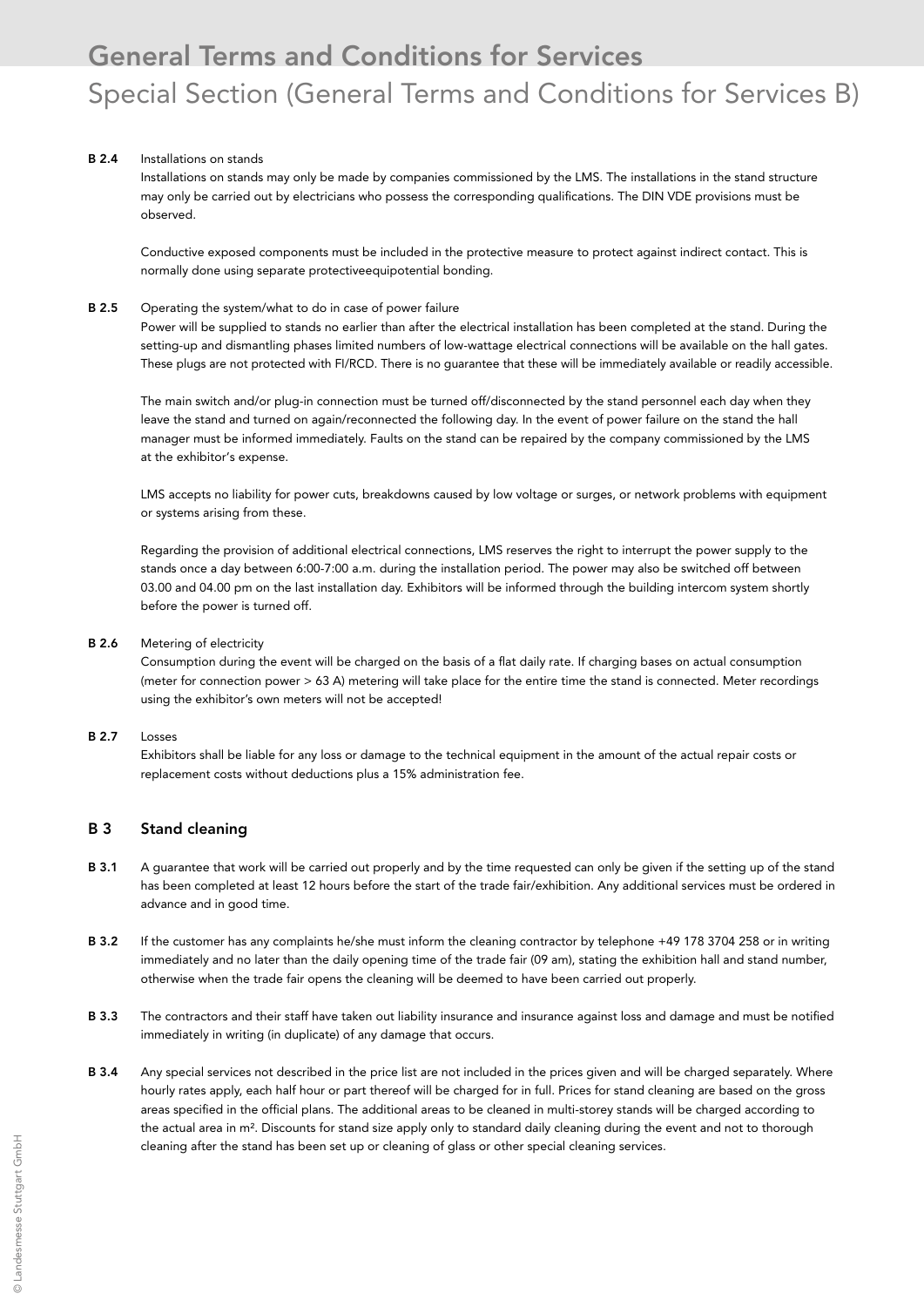### B 4 Waste disposal

- B 4.1 Rubbish and waste materials which accumulate during the event or during the setting up and dismantling of stands are to be removed by the person who placed the order. All costs incurred are to be borne by the exhibitor.
- **B 4.2** The exhibition space must be left in swept condition after the stand has been dismantled. A lump-sum fee of 150.00  $\in$  per container will be charged for the disposal of waste and materials left behind after an event.
- B 4.3 Smaller amounts of rubbish and other waste must be sorted and disposed of seperately in coloured bin bags als follows: plastic (yellow); paper (blue); glass (green); other waste (red).
- B 4.4 Any other rubbish sacks which are left on the stand or in the aisle in front of the stand after the trade fair closes in the evening will be disposed of at the exhibitor's expense.
- B 4.5 Large containers for self-loading purposes may only provided by the disposal company authorised by LMS. Charges will be applied on a per tonne (t) basis.
- B 4.6 Hazardous waste may not be combined with normal waste. Production waste which for example is mixed with oil or emulsion is counted as hazardous waste.

Emulsions/solvents are solely removed by a waste management company engaged by LMS.

#### B 5 Furniture, Additional equipment and Floor coverings

- B 5.1 Complaints regarding defects can only be considered during the trade fair (event). Please contact your project manager.
- B 5.2 The furniture/additional fittings which you have ordered will be delivered before the start of the trade fair and collected after the end of the trade fair.

#### B 6 Sanitary

- B 6.1 Connection to the Leipziger Messe water mains will be carried out solely by the companies commissioned by the LMS.
- B 6.2 All installations within the stands have to conform to the currently valid drinking water ordinance, so that the installation and operation of a connection does not lead to an unfavourable impact of the drinking water quality (work may only be performed by an authorised installer).

 In the event valid provisions were disregarded, the companies commissioned by LMS are obligated to reject a connection to the mains supply.

- B 6.3 A water pressure of 0.4 MPa is generally available for appliances/machinery. Exhibitors may have boosters installed at their own expense if higher pressures are required.
- B 6.4 LMS accepts no liability for cuts in the water supply, variations in pressure, or equipment or system breakdowns cause by these, unless LMS is responsible for the same.
- B 6.5 In the event of a failure in the water supply on the stand the hall manager must be informed immediately. Faults on the stand can be repaired by the companies commissioned by the LMS at the exhibitor's expense.
- B 6.6 Water consumption up to 4 m<sup>3</sup>/day is included in the price for connection to the mains. For rates of water consumption higher than 4 m<sup>3</sup>/day (e.g. machinery) the authorised contractor will install a meter and a charge will be made for the additional amount consumed.
- B 6.7 Exhibitors that operate catering facilities must insert a grease separator in the waste water line. The required cleaning and (possibly) repair services will be charged to the exhibitor in the case of non-compliance with this requirement.